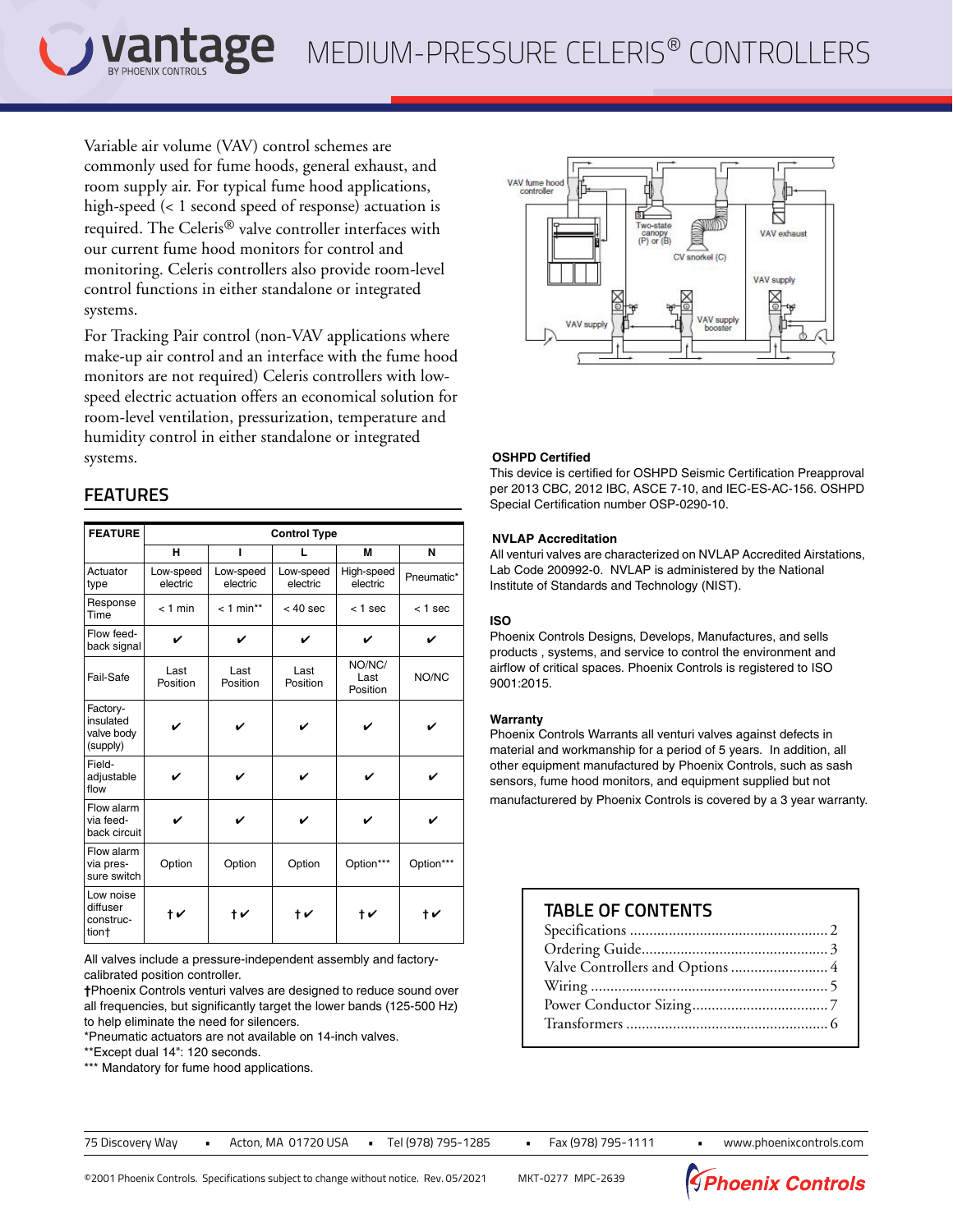## **SPECIFICATIONS**

#### **Construction**

- 16 ga. spun aluminum valve body with continuous welded seam
- Valve bodies available as uncoated aluminum (Class A) with corrosion-resistant baked phenolic (Class B and C) or with PVDF coatings for more chemical intense applications (Class D)
- Composite Teflon<sup>®</sup> shaft bearings
- Spring grade stainless steel spring and polyester or PPS slider assembly
- Supply valves\* insulated with 3/8" (9.5 mm) flexible closed-cell polymer-based foam. Flame/smoke rating 25/50. Density is 1.5 lb/ft<sup>3</sup> (24.0 kg/m<sup>3</sup>)

#### **Operating Range**

- 32-122 °F (0-50 °C) ambient
- 10-90% non-condensing RH

#### **Performance**

- Pressure independent over 0.6"-3.0" WC (150-750 Pa) drop across valve
- Volume control accurate to ±5% of airflow command signal
- No additional straight duct runs needed before or after valve
- Available in flows from 35-10,000 CFM (60-16,990 m3/hr)
- Response time to change in command signal:
- < 1 second: Control Type M and N • < 40 seconds: Control Type L
- < 1 minute: Control Type H (with 60 Hz power) and I (except dual 14")
- </= 2 minutes: Control Type I on dual 14"
- Response time to change in duct static pressure: <1 second

### **Pneumatic Actuation**

**(Not available with the 14-inch valve)**

- 20 psi (-0/+2 psi) with a 20 micron filter main air required
- Compressor sizing: Phoenix Controls Venturi Valves are not continuous air-consuming devices. For compressor sizing, use:
	- single and dual valves: 10 scim
	- triple and quad valves: 20 scim

#### **Sound**

Designed for low sound power levels to meet or exceed ASHRAE noise guidelines.

#### **Power**

24 Vac (±15%) @ 50/60 Hz

#### **Power Consumption**

All power consumption VA ratings listed here are based on fullyloaded I/O.

Singles/Duals *per valve*

- Low-speed Electric (Control Type H, I, and L): 10 VA
- Low-speed Electric (Control Type L): 12.5 VA
- High-speed Electric: 70 VA
- Pneumatic: 10 VA

#### **I/O**

Available for connecting field devices:

- 3 universal inputs. Accepts volt, mA, ohms or NTC 2 or 3 thermistor signals.
- 1 digital input
- 2 analog outputs. Provides volt or mA signals.
- 1 digital output (Type C, 1 amp @ 24 Vac/Vdc)
- Input accuracy: Voltage, current, resistance: ±1% full scale
- Output accuracy
	- 0 to 10 Vdc:  $\pm$ 1% full scale into 10 k $\Omega$  minimum
	- 4 to 20 mA:  $\pm$ 1% full scale into 500  $\Omega$  +0/-50  $\Omega$

#### **Room-level Communications**

FTT-10, 78 KB, bus topology, LonTalk™ network

#### **Building-level Communications**

TP-1250, 1.2 MB, bus topology, LonTalk™ network

### **Regulatory Compliance**



• RoHS

• FCC

This device complies with part 15 of the FCC Rules. Operation is subject to the following two conditions:

- 1. This device may not cause harmful interference.
- 2. This device must accept any interference received, including
- interference that may cause undesired operation.
	- EU Contact Address: Pittway Tecnologica Srl Via Caboto 19/3 34147 Trieste TS Italy

Teflon is a registered trademark of DuPont Company.

LonWorks is a registered trademark of Echelon Corporation.